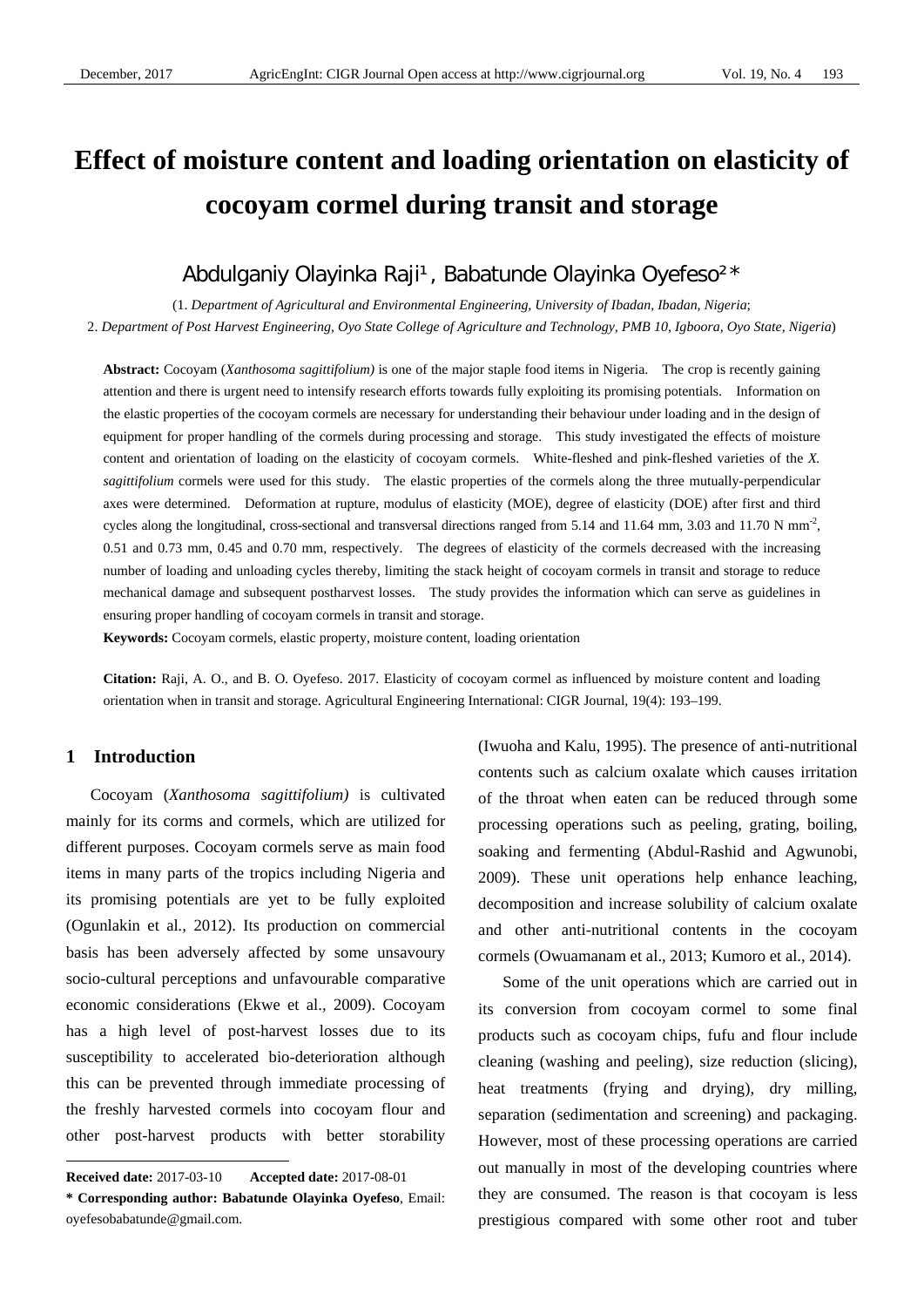crops such as yam and it is often considered as poor men's food. The need to diversify into an agro-based economy and development and production of food products from rare and unutilised crops, one of which is cocoyam, requires a sound knowledge of the mechanical properties of the cormels which are needed in the design of equipment for handling and processing of the cormels (Akinoso and Raji, 2011).

Cocoyam cormels are usually harvested and conveyed in baskets and woven bags in Nigeria and some other developing countries where they are cultivated, before being transported from the farm to the store or directly to the market for sale (Opara, 1999). The cormels are highly susceptible to mechanical injury during post-harvest handling and transportation and proper care is necessary to avoid damage which may result in rapid deterioration during subsequent handling and storage. Knowledge of the elasticity of the cormels would help understand the behaviour of the cormels under compressive loading and the maximum deformation that they could withstand without rupture or any substantial damage to them. This would subsequently result in the reduction of post-harvest losses and improvement in the profit-making capability of those that are involved in the production and processing of the cormels. This study, therefore, investigated the deformation at rupture, modulus of elasticity (MOE) and degree of elasticity (DOE) of cocoyam cormels as affected by moisture content and orientation of loading.

#### **2 Materials and methods**

White-fleshed (NXs. 001) and pink-fleshed (NXs. 002) varieties of *X. sagittifolium* cormels, widely cultivated in South Western part of Nigeria, were used for the study. The cormels were cleaned, peeled manually using a sharp stainless steel knife and prepared for use in carrying out the experiments.

The initial average moisture content of the cocoyam cormels were determined by hot air oven method using ASABE Standards (2008a). This involved drying thin slices of cocoyam of a known initial weight at  $130^{\circ}$ C for 4 hrs. The mass of moisture removed from the cormel  $(M_w)$  was obtained by subtracting the final mass of the

dry matter in the cormel after drying  $(M_{dp})$  from the initial mass of the fresh sample before drying. The moisture contents (dry basis) of the cormels were determined according to Equation (1).

$$
MC_{db} = \frac{M_{W}}{M_{dp}}
$$
 (1)

where,  $MC_{db}$  = moisture content of the cocoyam cormel (% dry basis);  $M_w =$  mass of moisture removed from the cormel (kg);  $M_{dp}$  = mass of the dry matter in the cormel (kg).

The moisture contents were then adjusted to the desired levels by soaking in water as described by Olaniyan and Oje (2002) to obtain MC, which was higher than the initial or pre-drying the samples. Some samples were left at the initial moisture level while higher moisture levels were obtained by soaking some samples in water for 6 and 12 hrs, after which they were conditioned for the moisture to equilibrate within the samples. Some samples were also pre-dried at a relatively low temperature  $(40^{\circ}C)$  for 1 hour and allowed to cool down prior to compression tests. Soaking of cocoyam cormels in water and drying are some of the operations involved in the processing of the cormels into fufu.

Elastic properties of the cormels namely deformation at rupture, MOE and DOE were determined on a Universal Testing Machine (UTM) (Testometric M500-100AT, Rockdale, England) with a digital data logging system as shown in Figure 1, at the National Centre for Agricultural Mechanization (NCAM), Idofian, Kwara State, Nigeria. Anisotropicity and non-homogeneity of agricultural materials were taken into consideration in the study by taking the samples along the three mutually-perpendicular directions namely longitudinal, transversal and cross-sectional directions. These properties were determined experimentally at four moisture contents for each of the varieties. The initial moisture contents of the fresh white and pink cocoyam cormels were 250% and 125% (db), respectively.

Cylindrical-shaped samples with 30 mm height and 22 mm diameter were taken with a borer along the three orientations to examine the elastic properties of interest. The dimensions of the samples were within the average range of linear dimensions along the three mutually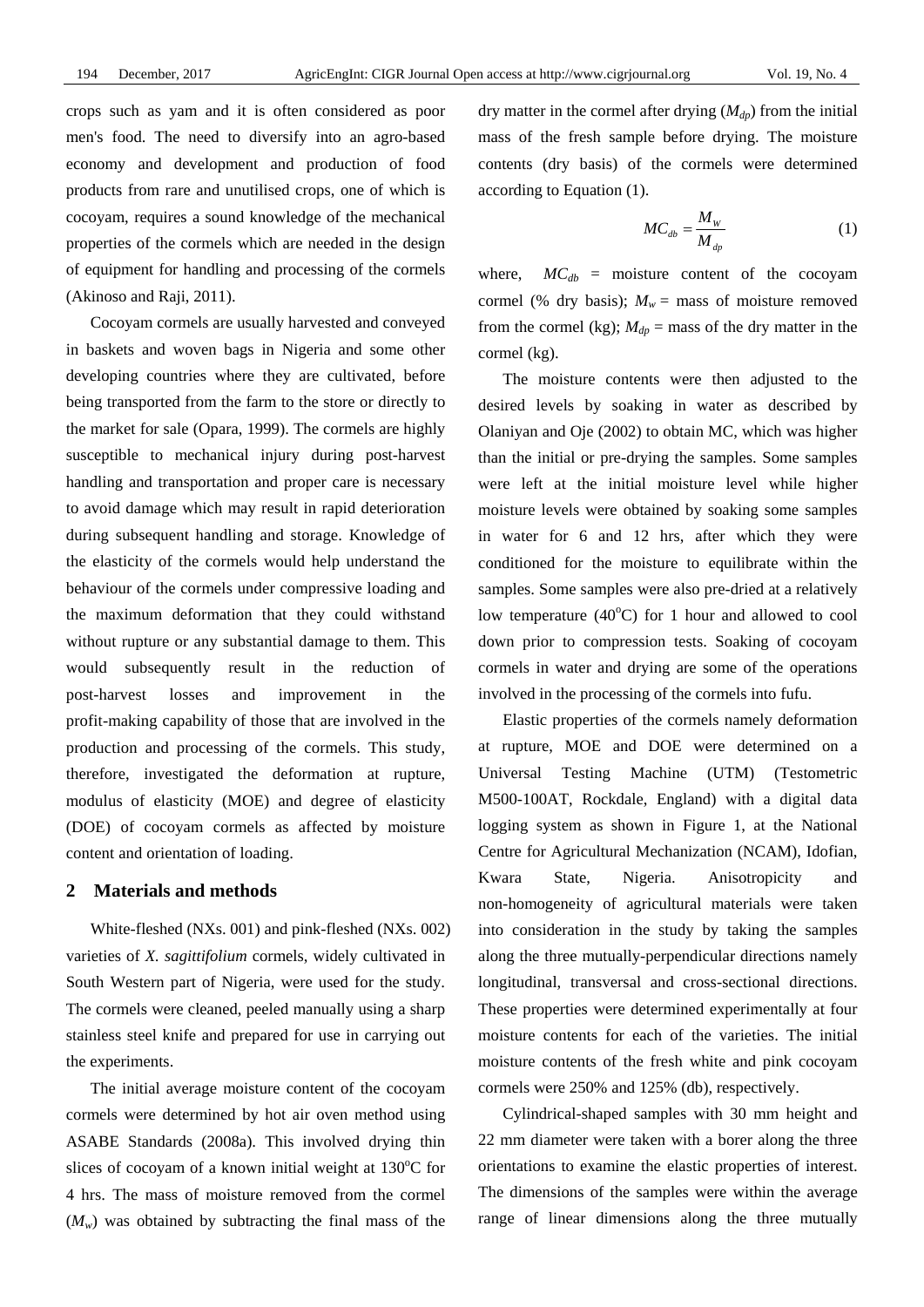perpendicular axes as reported by Raji and Oyefeso (2010). All linear dimensions were measured with the aid of a digital vernier calliper (Carrera Precision, 0-150 mm range,  $d = 2$ , CP5906). The samples were then subjected to the tests on the UTM. Each sample was placed on the base platform provided on the UTM for compression test and then loaded at a speed of 30 mm  $min^{-1}$  (ASABE Standards, 2008b). The loading continued, until the failure of the samples occurred, to obtain the MOE and maximum deformation before rupture or failure of the cormel occurred. All the experiments for determination of the selected elastic properties were done in three replicates.



Figure 1 Experimental set-up for determination of elastic properties

The DOE of the white and pink cocoyam cormels were determined by loading the samples within the elastic limit to a point below the breaking point (up to 250 N which was determined through preliminary studies) and unloading the samples (no load). The loading and unloading were done in 3 cycles at the speed of 30 mm min-1 (ASABE Standards, 2008b). The recoverable (or elastic) deformation and residual (or plastic) deformations which resulted from the experiments were recorded accordingly. The dimensionless degree of elasticity (DOE) was obtained from the relationship established with the recoverable and plastic deformations as shown in Equation (2) (Mohsenin, 1986).

Degree of elasticity, 
$$
DOE = \frac{D_e}{D_p + D_e}
$$
 (2)

where,  $D_e$  = elastic or recoverable deformation (mm);  $D_p$  = plastic or residual deformation (mm).

# **3 Results and discussion**

Elastic properties of white and pink cocoyam cormels were determined with respect to the moisture content and orientation of loading. The most appropriate regression models for the relationships between the measured properties and moisture content of the cormels were selected based on the highest coefficients of determination  $(R^2)$ . The regression equations (linear, exponential, logarithmic, quadratic and cubic) and their corresponding  $R^2$  values showing the trends followed by the deformation at rupture for both varieties are presented in Table 1. Variations in deformation at rupture with moisture content are shown in Figures 2 and 3.

| <b>Table 1</b> | Regression models for deformation of cocovam |
|----------------|----------------------------------------------|
|                | cormels at rupture                           |

| Model<br>Orientation |                      | $R^2$ for white<br>cormels | $R^2$ for<br>pink cormels |
|----------------------|----------------------|----------------------------|---------------------------|
|                      | Linear               | 0.91                       | 0.84                      |
|                      | Exponential          | 0.93                       | 0.84                      |
| Longitudinal         | Logarithmic          | 0.94                       | 0.79                      |
|                      | Polynomial (Order 2) | 0.94                       | 0.92                      |
|                      | Polynomial (Order 3) | 1.00                       | 1.00                      |
|                      | Linear               | 0.65                       | 0.58                      |
|                      | Exponential          | 0.64                       | 0.59                      |
| Cross-sectional      | Logarithmic          | 0.74                       | 0.60                      |
|                      | Polynomial (Order 2) | 0.92                       | 0.60                      |
|                      | Polynomial (Order 3) | 1.00                       | 1.00                      |
|                      | Linear               | 0.97                       | 0.82                      |
|                      | Exponential          | 0.94                       | 0.87                      |
| Transversal          | Logarithmic          | 0.92                       | 0.88                      |
|                      | Polynomial (Order 2) | 1.00                       | 0.93                      |
|                      | Polynomial (Order 3) | 1.00                       | 1.00                      |

Deformation of the cocoyam cormels at rupture decreased as the moisture content increased, which clearly indicated that the cocoyam cormels were structurally weaker as the moisture content level increased. White and pink cocoyam cormels at higher moisture content were weaker and highly susceptible to rupture under less compressive loads. This necessitates proper attention during handling to ensure that the cocoyam cormels are not exposed to excess load in storage or transit, which could result in mechanical damage to the cormels and subsequent post-harvest loss. The relationships were established between moisture content and deformation at rupture ranged between linear and cubic models with consistently high  $R^2$  values. Statistical analysis (ANOVA) showed that there were significant differences  $(p<0.05)$  between the deformation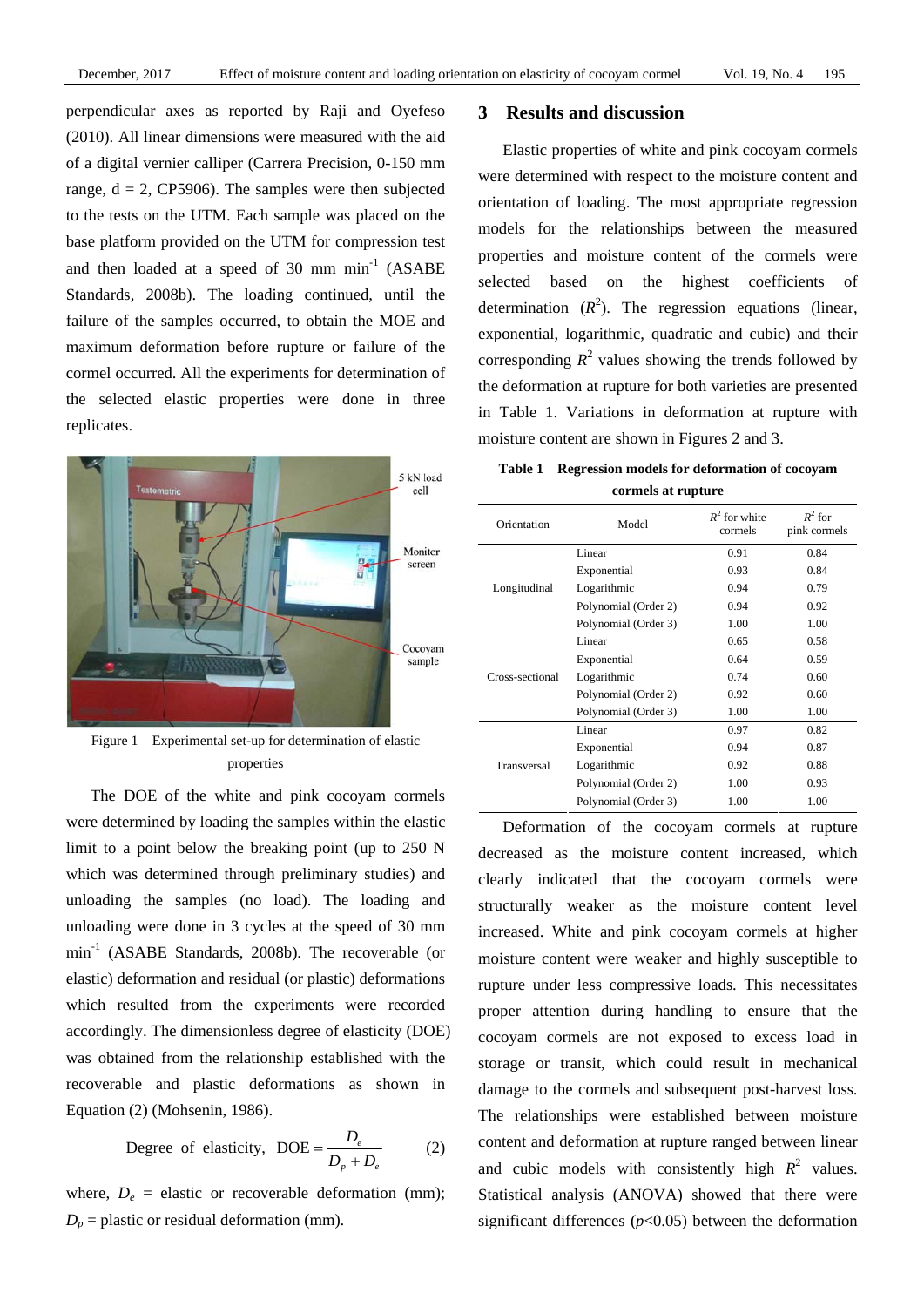at rupture for white and pink cocoyam cormels measured at different moisture contents and orientations of loading. Similar results were obtained for DOE under all the conditions considered.



The regression equations (linear, exponential,

logarithmic, quadratic and cubic) and their corresponding  $R<sup>2</sup>$  values showing the trends followed by MOE of the cormels are presented in Table 2. Variations in MOE of white and pink cormels with moisture contents are shown in Figures 4 and 5, respectively.

**Table 2 Regression models for MOE of cocoyam cormels** 

| Orientation<br>Model |                      | $R^2$ for<br>white cormels | $R^2$ for<br>pink cormels |
|----------------------|----------------------|----------------------------|---------------------------|
|                      | Linear               | 0.19                       | 0.92                      |
|                      | Exponential          | 0.16                       | 0.92                      |
| Longitudinal         | Logarithmic          | 0.12                       | 0.88                      |
|                      | Polynomial (Order 2) | 0.95                       | 0.95                      |
|                      | Polynomial (Order 3) | 1.00                       | 1.00                      |
|                      | Linear               | 0.94                       | 0.34                      |
|                      | Exponential          | 0.97                       | 0.35                      |
| Cross-sectional      | Logarithmic          | 0.88                       | 0.39                      |
|                      | Polynomial (Order 2) | 1.00                       | 0.56                      |
|                      | Polynomial (Order 3) | 1.00                       | 1.00                      |
|                      | Linear               | 0.48                       | 0.97                      |
|                      | Exponential          | 0.43                       | 0.94                      |
| Transversal          | Logarithmic          | 0.36                       | 0.99                      |
|                      | Polynomial (Order 2) | 0.97                       | 1.00                      |
|                      | Polynomial (Order 3) | 1.00                       | 1.00                      |



MOE of the cocoyam cormels increased with the increasing moisture contents. The effect of moisture content on the MOE of white cocoyam along longitudinal and transversal directions was quadratic (polynomial of order 2) while that of cross-sectional orientation was linear in nature. Relationships established between moisture content and MOE of pink cocoyam along longitudinal and transversal directions were linear while that of cross-sectional orientation was cubic. MOE of white cocoyam along cross-sectional direction and MOE of pink cocoyam along longitudinal and transversal directions increased as the moisture content increased. The relationship between MOE and moisture content for white cocoyam along longitudinal and transversal directions were sinusoidal in nature with interplay of increasing and decreasing trends. Similar trend was observed for pink cocoyam along cross-sectional direction. The increase in MOE predominantly was observed as moisture content increased, which showed that cocoyam cormels exhibited better visco-elastic properties at higher moisture content. This result showed that for a given strain, the white and pink cocoyam cormels were able to withstand more compressive load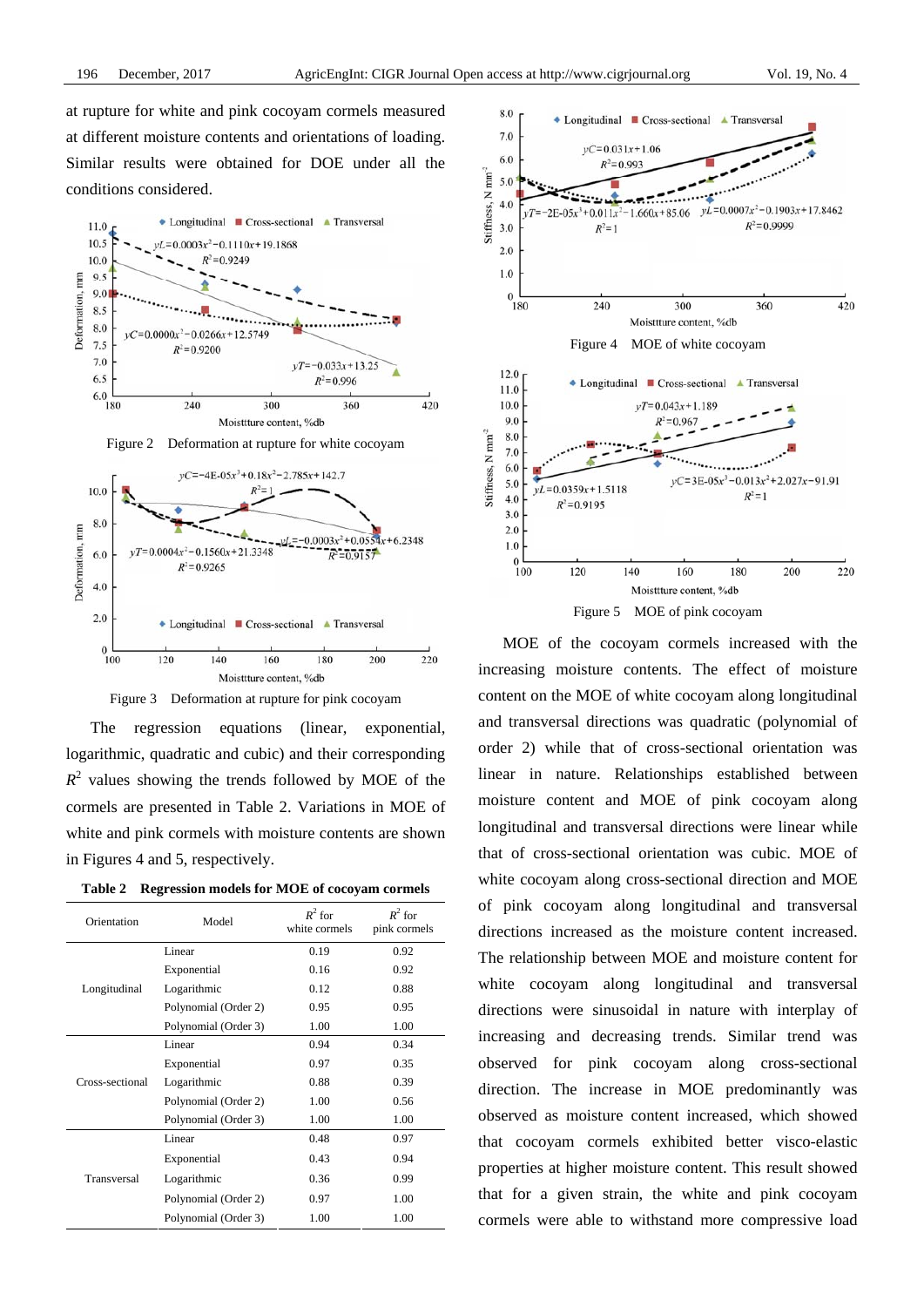before rupturing as the moisture content of the cormels increased. This also clearly indicated that for a given compressive load on the cocoyam cormels in storage or transit, the strain (ratio of deformation to the original dimension) would be relatively lower at higher moisture levels.

There were no significant differences  $(p<0.05)$ between MOE of white cocoyam measured at different moisture contents while there were significant differences (*p*<0.05) between MOE of pink cocoyam measured at different moisture content levels. There were significant differences (*p*<0.05) between MOE of white cocoyam measured along different orientations while there were no significant differences  $(p<0.05)$  between MOE of pink cocoyam measured along different orientations.

The DOE (first and third cycles) of the white and pink cocoyam cormels at different moisture contents are as presented in Tables 3 and 4. Elasticity curves showing elastic and plastic deformations during the loading and unloading cycles for white cocoyam cormels at 180% MC (db) along the longitudinal, cross-sectional and transversal orientations are presented in Figures 6, 7 and 8, respectively.

| Orientation     | Moisture<br>content, % db | Total deformation.<br>mm | <b>DOE</b><br>(1st cycle) | <b>DOE</b><br>(3rd cycle) |
|-----------------|---------------------------|--------------------------|---------------------------|---------------------------|
| Longitudinal    | 180                       | 4.91                     | 0.64                      | 0.51                      |
| Longitudinal    | 250                       | 7.11                     | 0.59                      | 0.52                      |
| Longitudinal    | 320                       | 4.29                     | 0.62                      | 0.56                      |
| Cross-sectional | 180                       | 4.86                     | 0.62                      | 0.56                      |
| Cross-sectional | 250                       | 5.32                     | 0.65                      | 0.61                      |
| Cross-sectional | 320                       | 4.22                     | 0.68                      | 0.63                      |
| Transversal     | 180                       | 3.39                     | 0.59                      | 0.52                      |
| Transversal     | 250                       | 6.04                     | 0.57                      | 0.53                      |
| Transversal     | 320                       | 4.57                     | 0.63                      | 0.60                      |

**Table 3 Degree of elasticity of white cocoyam cormels** 

|  | Table 4 Degree of elasticity of pink cocoyam cormels |  |
|--|------------------------------------------------------|--|
|--|------------------------------------------------------|--|

| Orientation     | Moisture<br>content, % db | Total deformation.<br>mm | <b>DOE</b><br>(1st cycle) | <b>DOE</b><br>(3rd cycle) |
|-----------------|---------------------------|--------------------------|---------------------------|---------------------------|
| Longitudinal    | 125                       | 3.47                     | 0.65                      | 0.60                      |
| Longitudinal    | 150                       | 3.30                     | 0.67                      | 0.63                      |
| Longitudinal    | 200                       | 2.43                     | 0.68                      | 0.64                      |
| Cross-sectional | 125                       | 3.26                     | 0.57                      | 0.51                      |
| Cross-sectional | 150                       | 4.44                     | 0.60                      | 0.56                      |
| Cross-sectional | 200                       | 3.57                     | 0.66                      | 0.62                      |
| Transversal     | 125                       | 5.27                     | 0.60                      | 0.53                      |
| Transversal     | 150                       | 2.51                     | 0.68                      | 0.67                      |
| Transversal     | 200                       | 2.62                     | 0.72                      | 0.68                      |







Figure 7 DOE of white cocoyam at 180% mc (db) along cross-sectional direction



transversal direction

The DOE of the cormels increased with the increasing moisture contents and along the three orientations considered (Tables 3 and 4). This result showed that the ability of the cocoyam cormels to return to the original dimension increased as the percentage of water in the cormels increased. The loading and unloading curves in all the cases considered did not coincide and residual deformations which indicated the rheological property of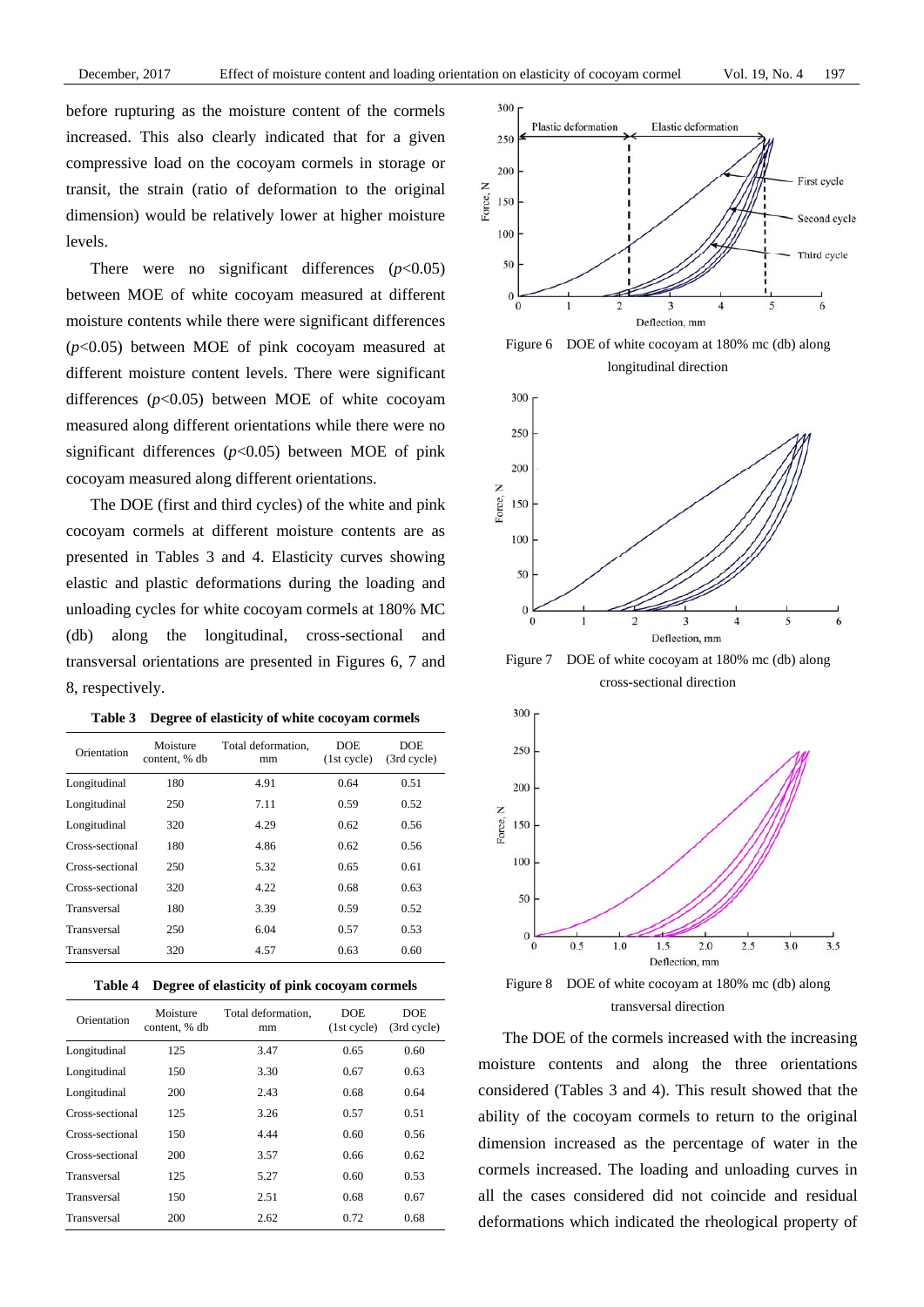cocoyam cormels as bio-materials were observed. Total deformation, recoverable (elastic) deformation and residual (plastic) deformation were obvious from the elasticity curves (Figures 6 to 8). The DOE of the cocoyam cormels also reduced as the number of loading and unloading cycles increased and this reduction could be observed from the increasing residual or plastic deformation as the number of cycles increased.

The average DOE during the first loading and unloading cycle for white cormels along the longitudinal, cross-sectional and transversal directions were within the ranges of 0.58-0.68, 0.60-0.69 and 0.51-0.66 respectively while for the pink cocoyam cormels, they were within the ranges of 0.61-0.70, 0.55-0.67 and 0.54-0.73 respectively. The DOE obtained during the third cycle of loading and unloading for white cormels along the longitudinal, cross-sectional and transversal directions were within the ranges of 0.50-0.57, 0.55-0.65 and 0.45-0.64, respectively while for the pink cocoyam cormels, the values were within the ranges of 0.58-0.68, 0.50-0.63 and 0.48-0.70, respectively.

The residual or plastic deformation in the elasticity (loading and unloading) curves of the white and pink cocoyam cormels could be attributed to initial setting of the constituents of the material under the compressive load and this could be as a result of the presence of pores or void spaces, rupture of weak cells and tissues of the cormels, microscopic cracks and other discontinuities in the structure of the cocoyam cormels (Mohsenin, 1986). The knowledge of the elastic properties of the cocoyam cormels would be useful in general postharvest handling of the cormels such as packaging and transportation. The cormels are harvested and put in baskets and woven bags before transportation in Nigeria and some other African countries where cocoyams are cultivated. It is recommended that direct compressive loads should be avoided without cushioning materials on top of the cocoyam cormels so as to prevent mechanical damage to the cormels and the consequent deterioration which could result in economic loss to the farmers.

The data obtained on the selected rheological properties of cocoyam cormels namely deformations at rupture, MOE and DOE would foster a sound

understanding of the behaviour of the cormels when subjected to compressive loading. Consequently, the proper design of equipment for handling and packaging the cormels can be ensured by the design engineers on the basis of the properties investigated in this study.

# **4 Conclusions**

Deformations at the point of rupture, degree of elasticity and modulus of elasticity, among other important rheological properties, have been examined in this study. The elasticity of the cormels was better at higher moisture content. Increased number of compressive loading and unloading cycles on the cormels reduced the ability of the cormels to withstand rupture or mechanical damage in transit and during storage. All the properties investigated were dependent on the different moisture contents in the cormels and orientation of loading. The study has provided the information which would be useful in ensuring proper handling of cocoyam cormel in transit and storage.

#### **References**

- Abdul-Rashid, M., and L. N. Agwunobi. 2009. Taro cocoyam (*Colocasia esculenta*) as feed ingredient in poultry. *Pakistan Journal of Nutrition,* 8(5): 668–673.
- Akinoso, R., and A. O. Raji. 2011. Physical properties of fruit, nut and kernel of oil palm. *International Agrophysics,* 25(1): 1–6.
- *ASABE Standards,* 55th Ed. 2008a. S352.2. Moisture measurement – Unground grain and seeds. St. Joseph, MI: American Society of Agricultural and Biological Engineers (ASABE)
- *ASABE Standards*, 55th Ed. 2008b. S368.4. Compression test of food materials of convex shape. St. Joseph, MI: American Society of Agricultural and Biological Engineers (ASABE).
- Ekwe, K. C., K. I. Nwosu, C. C. Ekwe, and I. Nwachukwu. 2009. Examining the underexploited values of cocoyams (*Colocasia* and *Xanthosoma spp.*) for enhanced household food security, nutrition and economy in Nigeria. *International Symposium on Underutilized Plants for Food Security, Nutrition, Income and Sustainable Development*, 2(806): 71–77.
- Iwuoha, C. I., and F. A. Kalu. 1995. Calcium oxalate and physicochemical properties of cocoyam: *Colocasia esculenta*  and *Xanthosoma sagittifolium* tuber flours as affected by processing. *Journal of Food Chemistry,* 54(1): 61–66.
- Kumoro, A. C., C. S. Budiyati, and D. S. Retnowati. 2014. Calcium oxalate reduction during soaking of giant taro (*Alocasia*